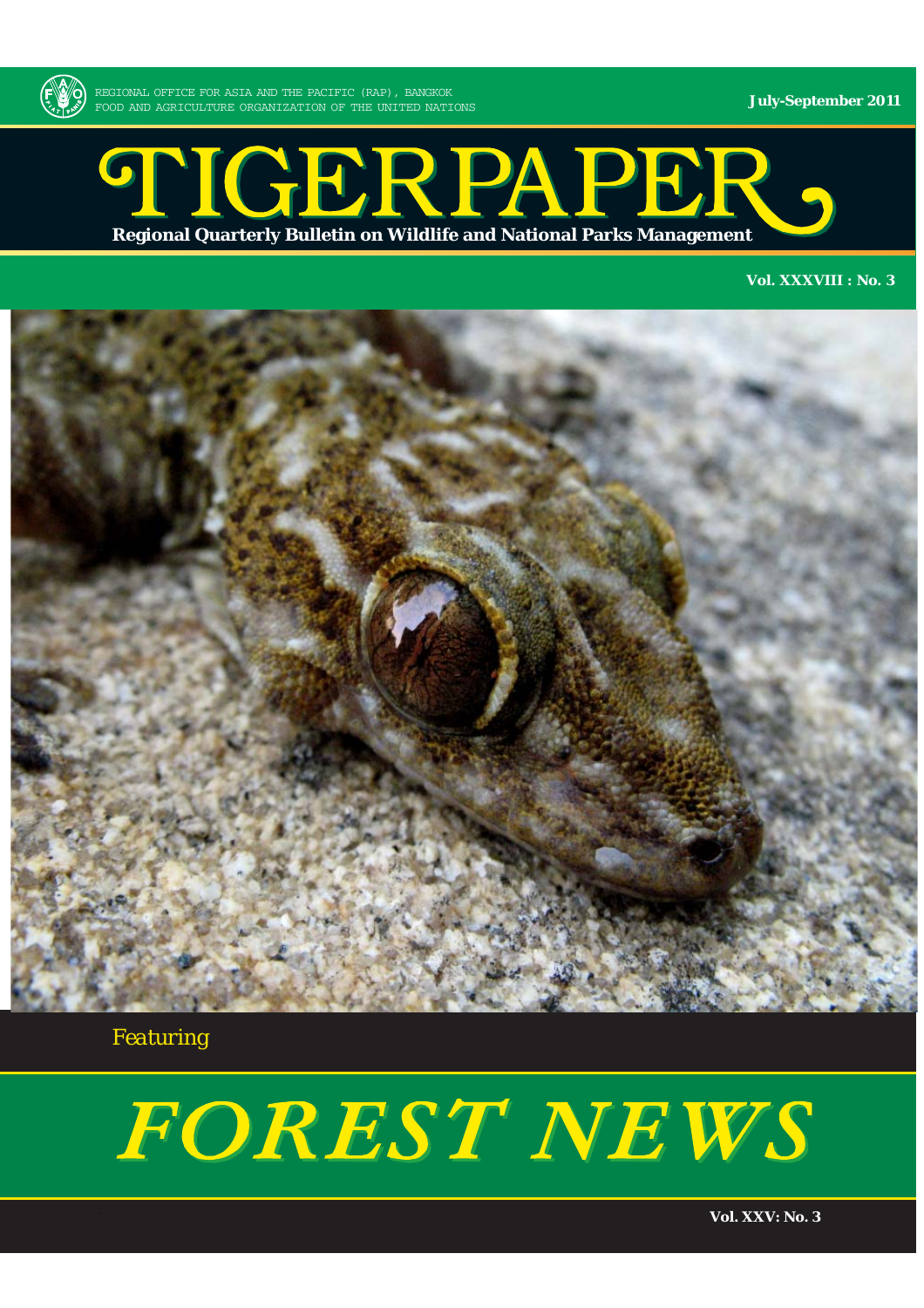### *DOCUMENTING THE RELIANCE ON FOREST AND ITS PRODUCTS BY NISHIS IN AND AROUND ITANAGAR WILDLIFE SANCTUARY, ARUNACHAL PRADESH, NORTHEAST INDIA*

*by Ambika Ayiyadurai and Surendra Varma*

#### **Introduction**

The Nishi are one of the major tribes inhabiting Arunachal Pradesh. Arunachal Pradesh is located in the northeast of India and is known for its rich biological and cultural diversity and is recognized as one of the 25 "biodiversity hotspots" of the world (Myers, 1988). The State has a forest cover of about  $68,045 \text{ km}^2$  (Anon, 2001a; Singh, 1995) and is also home to about 26 ethnic human communities with distinctive cultures and rich traditions (Anon, 2002). Among them, the Nishis are considered to be one of the dominant communities and practice slash-and-burn cultivation, which is popularly called jhum, or shifting cultivation. Due to the mountainous terrain and lack of sufficient suitable land for irrigationbased cultivation, this community is almost entirely dependent on slash-and-burn cultivation. Shifting cultivation usually involves cutting of secondary bamboo forests (Ramakrishnan, 1992; Raman *et al*., 1998). Since old growth or primary forest is less extensively available and is more difficult to clear, they are not cultivated frequently. The tribe as a whole is fond of hunting and fishing. Nishis practice polygamy and the length of the hut gives an indication of the number of wives a Nishi man has. The village is a cluster of huts made of bamboo, built on stilts and habitually situated in the valley. Examples of their hunting skills are proudly displayed at the entrance of each hut. The skull of a boar is generally kept among the trophies. At some houses, monkey skulls are usually hung near the door to keep evil spirits away (Shukla, 1965). Women are involved in farming and do not go into the forest as much as men. Nishis speak their own language, which has no script; English is understood. It is believed that God wrote the script

of the language of Nishis on the back of a mithun, which was eaten up by the people, so there is no written form of the Nishi language. Overall, the food, shelter and other needs of this community are met from the forest. One can notice the social, economic, cultural and even linguistic association of the forest and its products in the lives of Nishis that evolved over a period of time. The conservation of forest or wildlife or mitigating measures for Nishi-wildlife conflicts have to take these aspects into consideration. It was what motivated us to undertake a survey of the dependency on the forest and its products by Nishis in villages near Itanagar Wildlife Sanctuary in Arunachal Pradesh in northeast India.

#### **Survey sites**

The study site and the villages fall in Papum Pare district of Arunachal Pradesh. It is located between latitude 26°55' and 28°40' N and between longitude 92°40' and 94°21' E. The district headquarters is in Yupia, which is about 20 km from Itanagar. The district is approximately  $3,462 \text{ km}^2$  in area with 274 villages and 2 towns. The district is divided into two administrative subdivisions – Sagalee and Itanagar Capital Complex. There are nine administrative circles- Sagalee, Mengio, Toru, Laiporiang, Kimin, Balijan, Doimukh, Itanagar and Naharlagun.

#### **Itanagar Wildlife Sanctuary**

Itanagar Wildlife Sanctuary is located in the vicinity of Itanagar, the capital city of Arunachal Pradesh, in Papum-pare district (Fig. 1) and covers an area of 140.30 km2 . It was established in 1978 (Anon, 2000) and is a notable biodiversity area. The region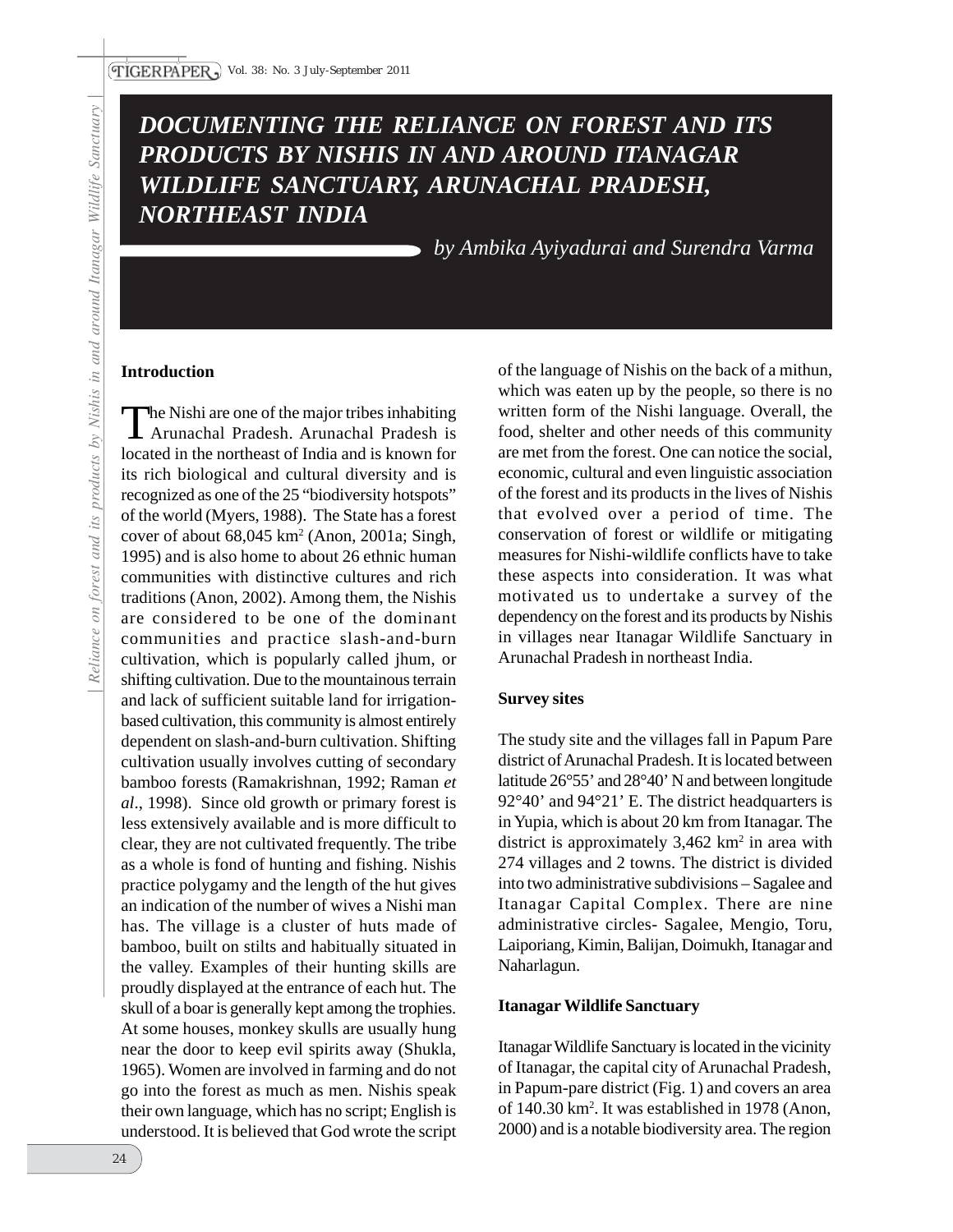

#### **Fig 1: Map of Itanagar Wildlife Sanctuary, Arunachal Pradesh**

**Table 1: Scientific names of species reported** 

|                         | S.no Taxa    | Local name                | Scientific name         |
|-------------------------|--------------|---------------------------|-------------------------|
|                         |              | Mammals: Assamese macaque | Macaca assemensis       |
|                         |              | Barking deer              | Muntiacus muntjak       |
| $\overline{\mathbf{3}}$ |              | Capped langur             | Trachypithecus pileatus |
| 4                       |              | Clouded leopard           | Neofelis nebulosa       |
| 5                       |              | Dhole                     | Cuon alpinus            |
| $\overline{6}$          |              | Elephant                  | Elephas maximus         |
| 7                       |              | Gaur                      | Bos gaurus gaurus       |
| 8                       |              | Himalayan black bear      | Selenarctos thibetanus  |
| 19                      |              | <b>Indian Porcupine</b>   | Hystrix indica          |
| 10                      |              | Jackal                    | Canis aureus            |
| 11                      |              | Jungle cat                | Felis chaus             |
| 12                      |              | Leopard                   | Panthera pardus         |
| 13                      |              | Mongoose                  | Herpestes spp.          |
| 14                      |              | Mithun                    | Bos gaurus frontalis    |
| 15                      |              | Rhesus macaque            | Macaca mulatta),        |
| 16                      |              | Stump tailed macaque      | Macaca arctoides        |
| 17                      |              | Sambar                    | Cervus unicolor         |
| 18                      |              | Tiger                     | Panthera tigris         |
| 19                      |              | Wild boar                 | Sus scrofa              |
|                         | <b>Birds</b> | Indian hornbill           | <b>Buceros bicornis</b> |
| $\overline{c}$          |              | Racket-tailed drongo      | Dicrurus paradiseus     |
| $\overline{3}$          |              | Wreathed hornbill         | Aceros undulates        |

 *| Reliance on forest and its products by Nishis in and around Itanagar Wildlife Sanctuary |*Reliance on forest and its products by Nishis in and around Itanagar Wildlife Sanctuary |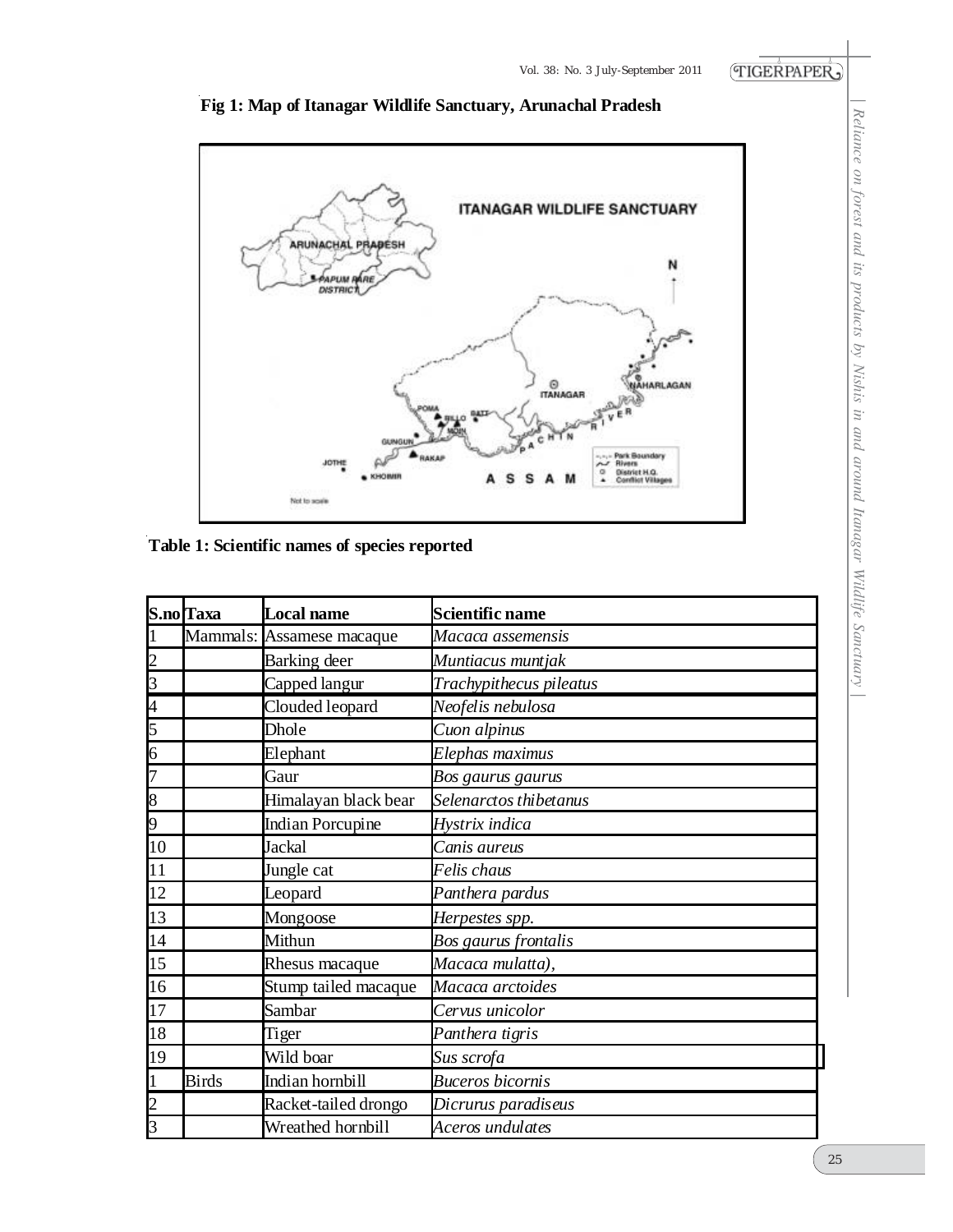#### *Vol. 38: No. 3 July-September 2011*

is mostly hilly (precipitous hillsides are the common feature of this area) and the average altitude of the terrain is 1,000 m above sea level. The terrain occupied by the forest gently slopes southwards and is highly rugged with mountainous ranges. Geologically, the forest area is prone to landslides during the summer months and is quite unstable. The soil on the hills is moderately deep, moist, fertile and loamy, the upper layer of which is stained with humus. The soil is very loose and heavily eroded.

The major forest types in this region are North Bank Tropical Evergreen (Nahor- Jutuli), Tropical Semi Evergreen and secondary forests. At places, the evergreen and semi evergreen forests merge with one another and cannot be described separately (Kaul & Hariharan, 1987). The region has a number of mammalian fauna. Notable among them are sambar, barking deer, wild boar, elephant, tiger, leopard, clouded leopard, jackal, dhole, Assamese macaque, rhesus macaque, capped langur and stump-tailed macaque.

#### **Survey villages**

Six villages located within and around Itanagar WLS, viz. Poma, Rillo, Jothe, Rakap, Moin and Khoimir, were the focus villages for the survey. The villages are around 10-15 km from Itanagar and can be approached by road. Most of the villages are small, with an average of 30-35 families, each with about 11 members, including children. Poma village has a Forest Range Office, a check post, an inspection bungalow, a middle school and a primary health center. Jothe and Moin have a primary and a residential school respectively. All the villages have water and electricity supply.

#### **Methods**

The surveys were carried out by visiting villages and obtaining information through questionnaires and direct observations.

#### *Survey through village visit*

The initial procedure of this approach was to establish the degree of dependency on the forest and its resources by different age and sex classes of village people. Information on their dependency

on forest products was collected from the villagers based on their visits to the forest per day, time spent and the status of human-animal conflict there. It was established that men spend more time in the forest and the survey was planned to interview two individuals of each age class (old and experienced persons, middle aged and individuals from the age class in which they start going to the forest) from each village.

#### **Results**

#### *Reasons for visiting forests*

A number of reasons were identified for a Nishi to visit the forest: i) in search of mithun; ii) to collect bamboo; iii) for jhumming; iv) for collection of vegetables; and v) to hunt animals. Sixty-three percent of the villagers visited the forest to look for mithun, 37% for collection of wood and bamboo, to jhum and to collect other forest products. With reference to specific reasons for visiting the forest, a majority (78%) went to the forest for hunting. Only a few (11%) did not go to the forest, the reason being that there were no animals in the forest. About 11% of the interviewed persons went to the forest to observe animals. Time spent in the forest varied and depended on the purpose of the visit. It ranged anywhere from a few hours (39%) to one whole day  $(11\%)$  to a few days (50%); sometimes they spent many days in the forest until they found their mithun. Men usually visited the forests more often than women, to collect forest products. That the majority of the villagers, being hunters, spent a reasonable amount of time in the forest reflects the fact of heavy exploitation of forest and wildlife.

#### **Status of human-animal conflict**

.

Jackals represented 26% of the replies from people regarding the animals visiting their settlement. Other animals such as dhole, leopard, tiger and Himalayan black bear attacked mithun and other domestic animals. Elephant visits occurred once in a year, mainly for paddy. Jackals visited looking for chicken (57%), lambs and piglets. Villagers also reported that jackals raided their maize fields. Elephants caused more damage and the economic loss was about Rs. 5000-6000 (approx. US\$ 100- 170). No human casualties due to wildlife have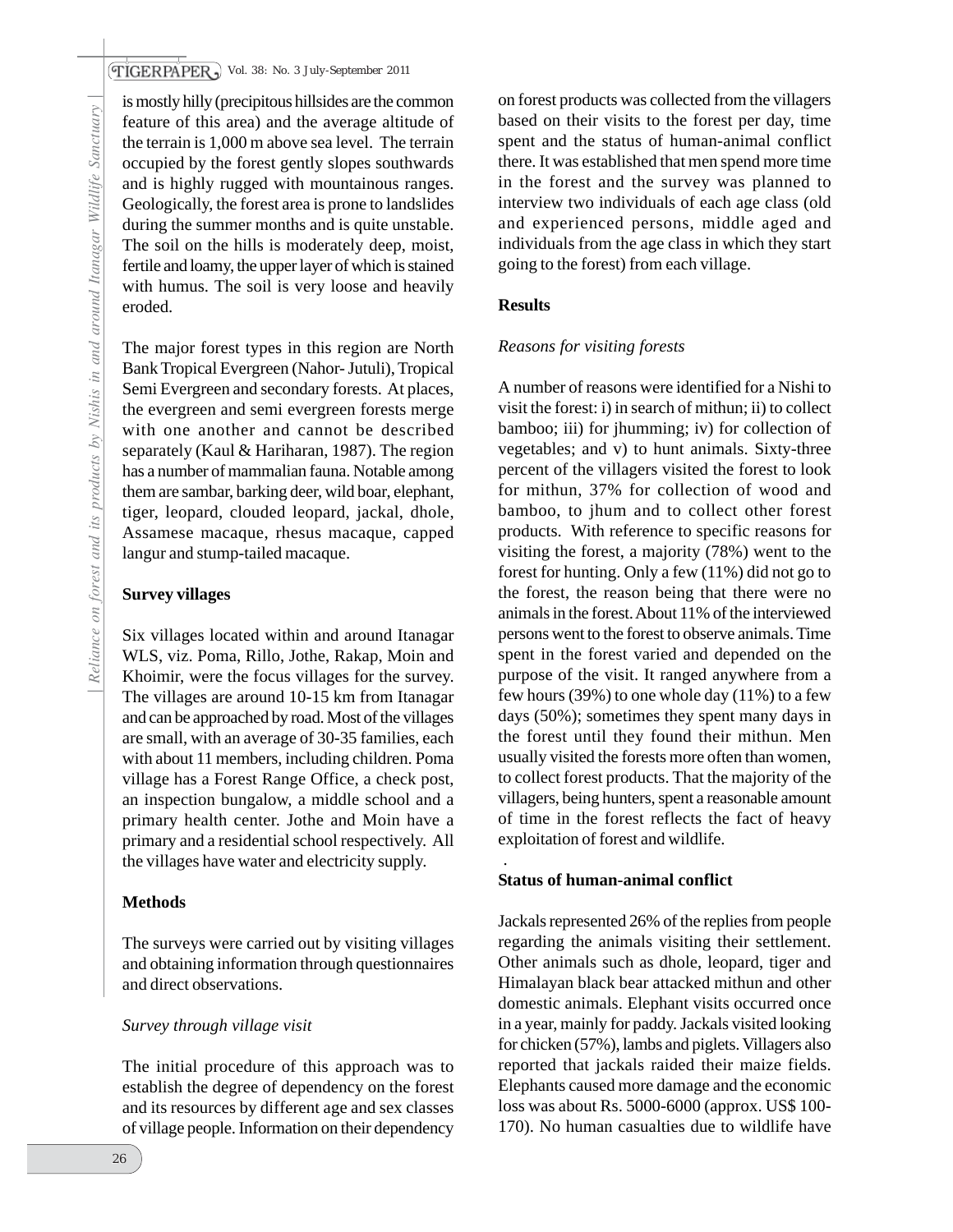occurred so far. With reference to the animal visits near human habitations during a particular season, 52% of the villagers who were interviewed felt that there was no seasonal difference in sighting animals. But 26% felt that more animals were sighted during the winter season, whereas the rest of the villagers did not have any opinion. Sightings of more animals during the winter season were attributed to the flowering and fruiting of some of the wild and cultivated species around the settlement. The conflict status does create pressure on the economy and food supply and the villagers retaliate by killing the animals.

#### **Hunting**

Hunting is a tradition among the Nishis and almost all men hunt regularly. Most of them possess guns. Traditional animal trapping/capturing methods are also used. Most of them have a set of bows and arrows in their houses. Hunting is both an individual as well as a group undertaking. The forest in its entirety belongs to the village as a whole. Thus, any person is free to hunt in any part of the forest that he likes; but he is forbidden to disturb the traps already laid by others (Shukla, 1965). Nishis, after jhum, enjoy a great deal of relaxation by hunting, tracking and stalking wild game. They wait near salt licks and near crop fields for animals. Bows, arrows, spears, self-designed mechanical traps and guns are used for trapping and killing animals. The young boys from Nishi villages frequently carried catapults, which seemed to be their favorite toy. The foundation to become skillful hunters is laid right from childhood. The entire tradition appears to focus on hunting and herbivore mammals, particularly the prey species, appeared to be on the losing end.

#### **Forest products used**

Nishis use a number of products derived from wildlife for different purposes including ornamental, medicinal, consumable and commercial. Skulls, horns and jaws of various wildlife species were displayed on the entrance of most of the Nishi houses. Nishi men carry a long flat knife called a "dao" hung around their shoulder. The knife is covered with flat bamboo strips and sometimes with the skin of wild animals, specifically of capped langur and Himalayan black bear, used as the shoulder belt. The village headmen are called Gaon bhurrahs and they wear special headgear decorated with the beak of a hornbill and a feather is attached to the unique cane cap. There are also a few semi-precious stones embedded in their headgear.

TIGERPAPER,

The headgear also has other animal parts like the tail of a small mammal with light and dark orange stripes (a squirrel species). One headgear also had part of a racket-tailed drongo at the back of the cane cap. Mithun horns are generally kept in the houses, although some are displayed at the entrance of the huts. Mithun horns were used as containers to keep small things (coins, tooth brush and tablets) and were hung on the walls. Deer and mithun hides were used as mats on the floor during winters. Animals are hunted for supplementary food and for curing different ailments. Primates are killed more often, followed by deer. Monkeys (both macaques and langurs) are hunted for their skin and meat. Deer are killed for the skin, horns and meat; bears for the gall bladder, skin, claws, fur and meat; and tigers and leopards for their skin, claws, teeth and meat. Wild boar is mainly hunted for meat. Solanki *et al.* (in press) found that Nishis from 20 villages hunted 11 species of mammals.

There are some medicines derived from the animals. Tiger and leopard bones are used to treat rheumatism. Animal hides are used for ritual purposes and jaws with teeth are used to decorate the huts. Bear gall bladder is believed to cure dysentery, jaundice and intestinal troubles. Barking deer antler is believed to cure impotence, hypertension and arthritis. Primate meat is used for the treatment of malaria.

Nishis also take part in other forms of resource gathering: some men work for the forest department as casual workers, some for the Public Works Department in road construction near their villages. Women from the villages sell bamboo, wood and vegetables in the nearby markets.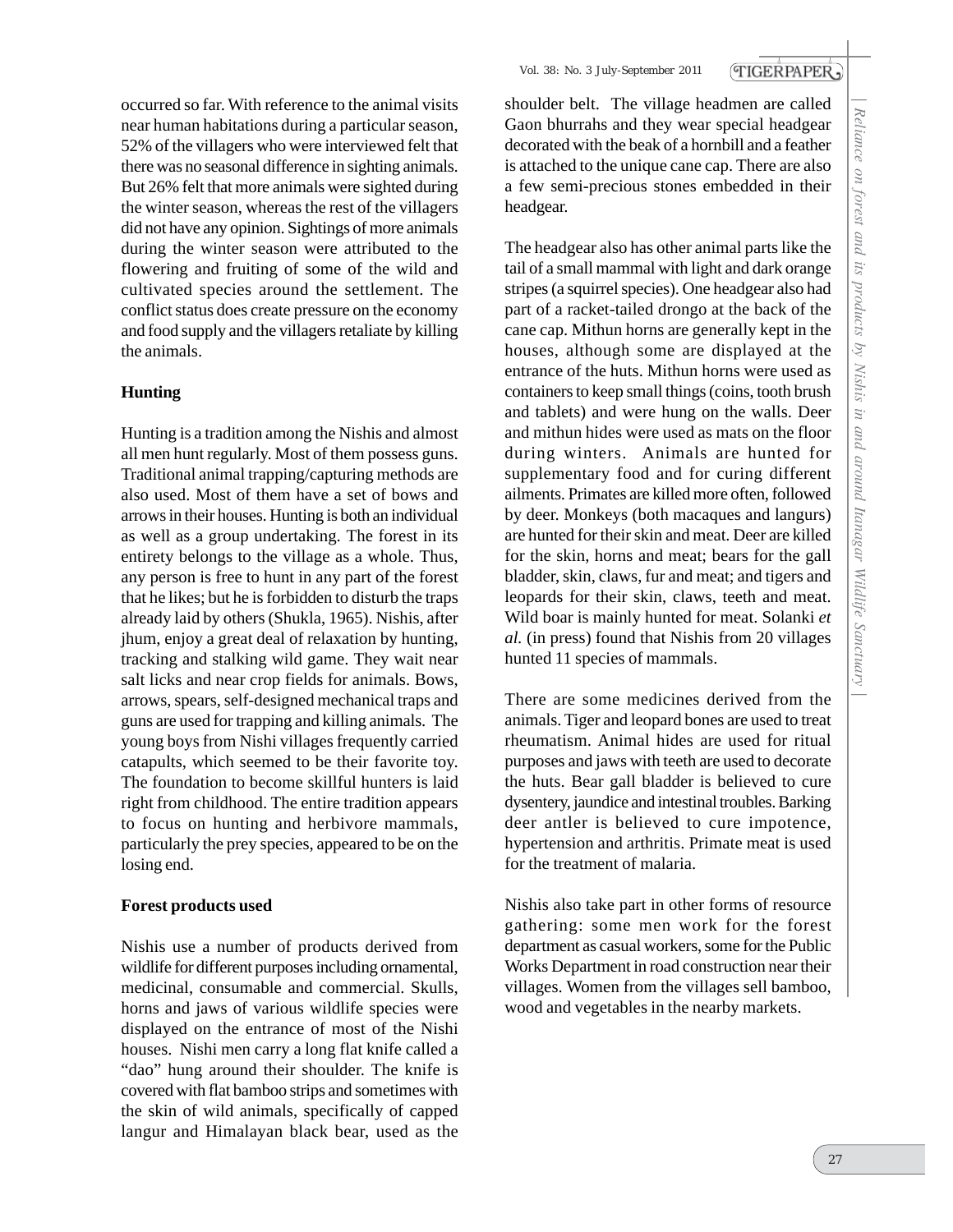| S.               | <b>Species</b>                     | <b>Body part</b> | <b>Ornamental</b> | <b>Medicinal</b> | <b>Edible</b> | <b>Commercial</b> |
|------------------|------------------------------------|------------------|-------------------|------------------|---------------|-------------------|
| N <sub>0</sub>   |                                    |                  |                   |                  |               |                   |
|                  | Barking deer                       | Skin, horn       | Mat, display      |                  | Meat          |                   |
| 2                | Wild goat                          | Skin, horn       | Bag, display      |                  | Meat          |                   |
| 3.               | Hornbill                           | Beak,<br>feather | <b>Head Gear</b>  |                  |               |                   |
| $\overline{4}$ . | Capped<br>Langur                   | Skull            | Display           |                  | Meat          |                   |
| 5.               | Himalayan<br><b>Black Bear</b>     | Skin             | Shoulder belt     | Bile             |               | Sale              |
| 6.               | Greater<br>racket tailed<br>Drango |                  | Head gear         |                  |               |                   |
| 7.               | Mithun                             | Horns, skin      | Display, mat      |                  | Meat          | Sale              |

**Table 2: List of animal products and their usage by Nishi** 

#### **Methods of hunting and trapping wildlife**

Some of the indigenous methods of trapping animals are still in use (Figures 2  $\&$  3). During the survey two traps (noose traps) set up on a tree branch to catch canopy-dwelling animals were encountered. The trapping method is to tie the bait to the branch with a string (reed) and a loop is made around the bait. The bait, in this case a nut, is positioned within the loop in such a way that the animal is forced to walk through the loop to get the nut. The end of the string is tied to a heavy stone (around  $3 \text{ kg weight}$ ). As the animal tries to feed on the nut, the loop tightens and locks the animal in the loop. The animal gets trapped and the heavy stone connected to the loop does not allow the animal to escape. The trapped animal is strangled and dies.

A trap (locally called pan) to capture/kill tigers was demonstrated during the survey by the villagers. The trap works on the principle of lever release. The trap is made up of a cane string tied on the trail at a height 6 inches above the ground. The string is then tied to a sharp bamboo spear, which is hidden in the bushes on one side of the trail. The string is held tight so that a slight disturbance in the string will immediately release the bamboo stick. Any movement of the animal over this trail dislodges and releases the bamboo spear hidden in the bushes and kills the animal. The bamboo used in this trap is a special one and is usually grown in higher regions. This particular bamboo

species is also believed to cause an itching sensation and infection in the wound, so that it will not heal quickly. There have been instances when this trap has killed even humans. In one such accident, the person who laid the trap had to give 15 mithuns as compensation to the victim's family. Now a decision has been made by the gaon burrahs not to use this type of trap any more and since then they are no longer used. Earlier, when these traps were still being used, the chance of humans getting injured/ killed was high. According to the villagers, dholes can also be killed using this trap. Currently, villagers carry guns (SBBL) when they go to the forests to protect themselves from wild animals and also for shooting animals and birds.

#### **Conclusion**

The dependency of Nishis on the forest and its products is well known (Solanki *et al*., in press), but it has not been well documented. Nishis have been hunting animals for many years. This is a major activity for them which they enjoy and are proud of their hunting skills. There is an urgent need for assessing their dependency on the forest products and the effects of their hunting and trapping of wildlife species. This information will help to determine the status of the forest and wildlife found in the region and also help to develop conservation strategies. Other than shifting cultivation and irrigation-based agriculture, people in the area do not have any other source of income. During the survey many people expressed the need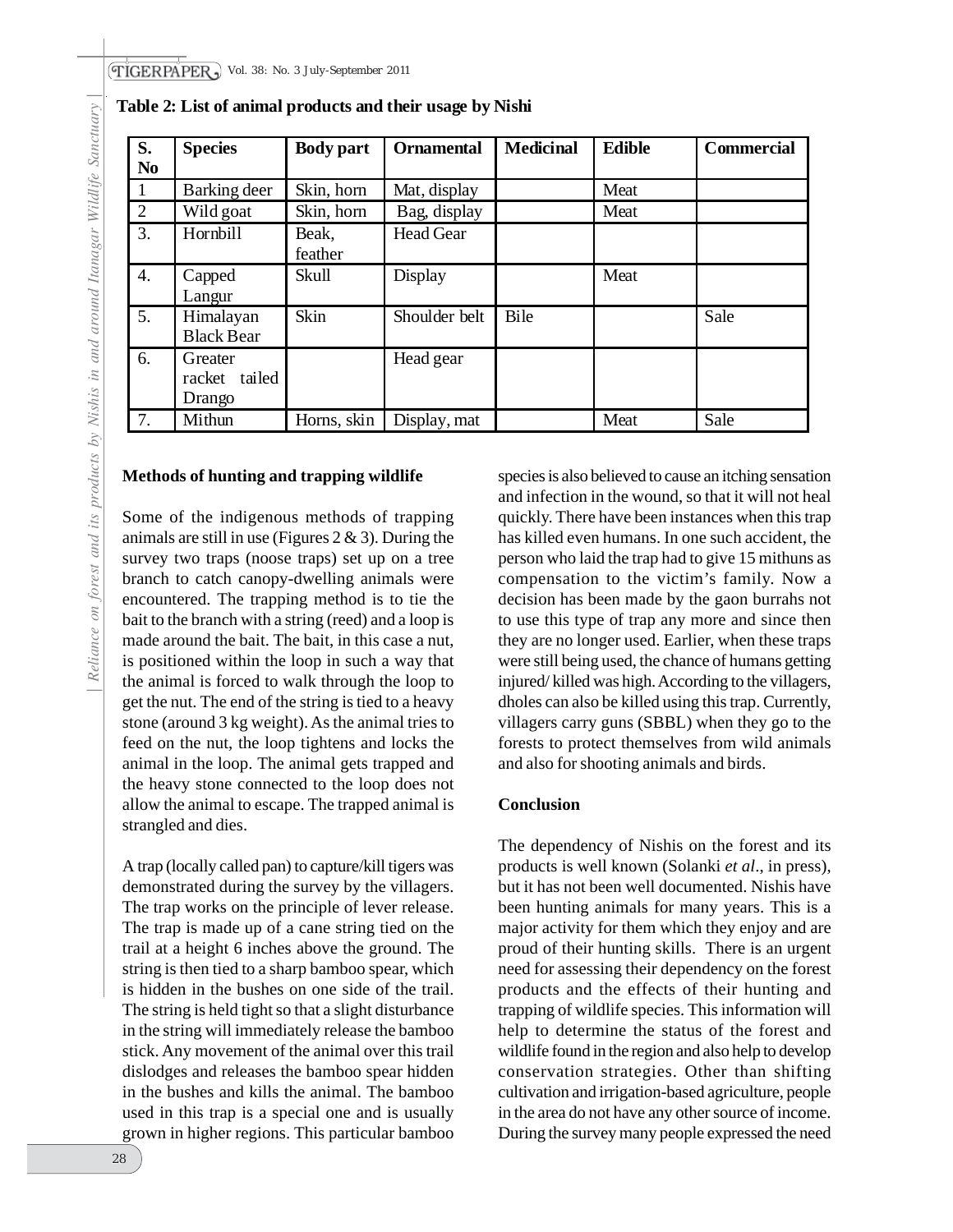

**Figure 2: Trap for capturing small canopy dwelling animals** 

**Figure 3: Trap used to capture/kill tigers and other trespassers (as demonstrated to the Field Investigator)**